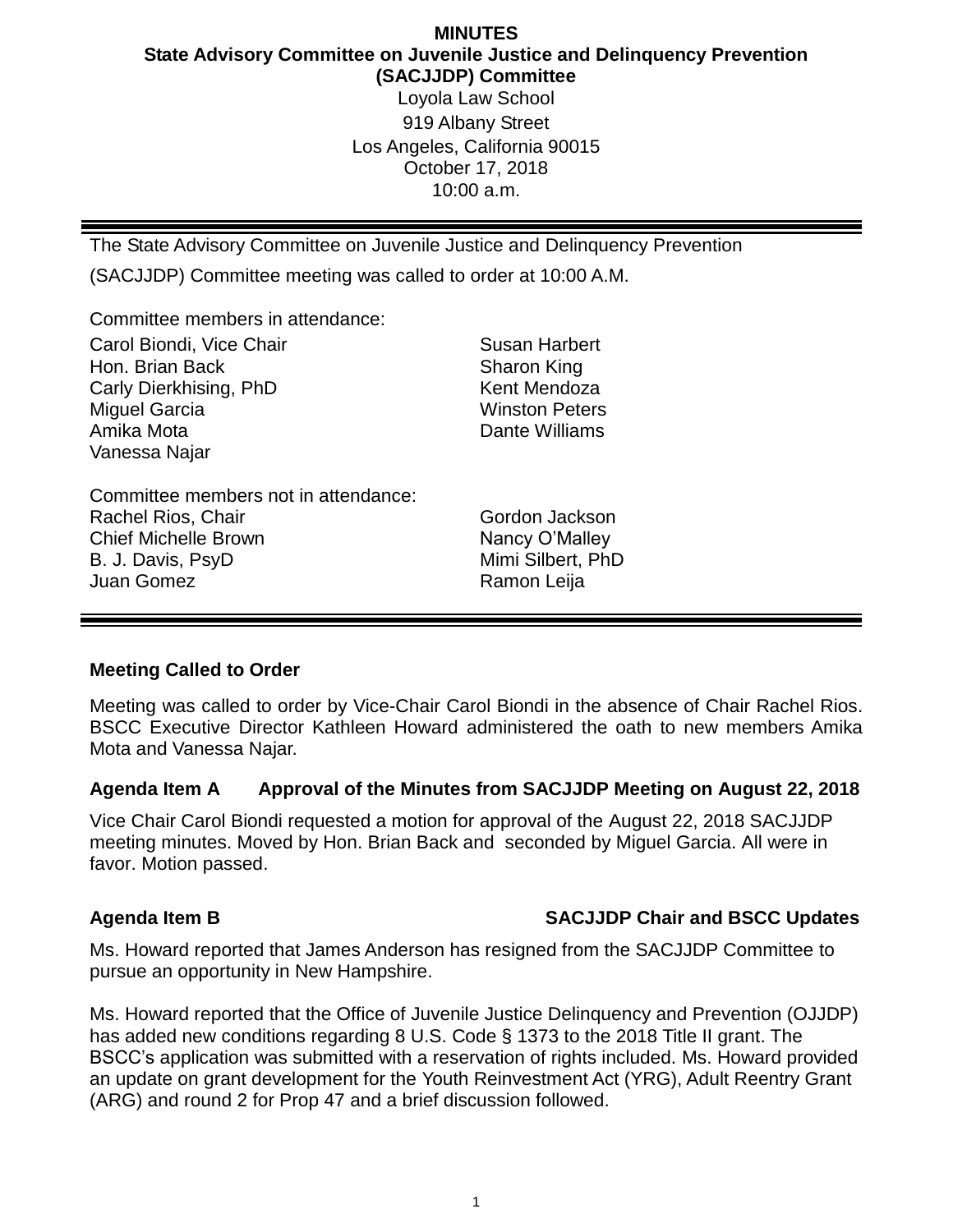Deputy Director Mary Jolls, Corrections Planning and Grants Programs (CPGP), reported that the annual Community Corrections Partnership (CCP) survey will be going out to counties in November in preparation for reporting in July.

Ms. Jolls reported that for the annual Juvenile Justice Crime Prevention Act (JJCPA)/Youthful Offender Block Grant (YOBG) reports, all but five counties have submitted their 2017 data and expenditure reports as October 15, 2018. This information will be posted on the BSCC website.

## **Agenda Item C Legislation**

The SACJJDP Legislative Report and the Commonweal Report were reviewed and discussed.

### **Agenda Item D Approval of 2018 and 2019 SACJJDP Meeting Dates**

After discussion that the Title II Executive Steering Committee(ESC) is available to meet on November 14, 2018, and that there are no significant agenda items planned for the SACJJDP November 14, 2018 meeting, and discussion about 2019 meeting dates, Hon. Brian Back moved to cancel the November 14, 2018 SACJJDP meeting to allow the Title II ESC to meet on that date and to approve the proposed 2019 meeting dates. Seconded by Susan Harbert.

The dates for the SACJJDP meetings for the 2019 year are as follows:

February 7, 2019 April 4, 2019 June 12, 2019 August 14, 2019 October 23, 2019 November 14, 2019

The committee requested that the meeting place for February 7, 2019 be held in Los Angeles, at the Cal Endowment office if available. Locations for all other dates are to be determined.

## **Agenda Item E Overview of Office of Juvenile Justice and Delinquency Prevention (OJJDP) Procedural Changes**

There was a brief overview of changes to OJJDP's data requirements and timelines for annual state submissions.

# **Agenda Item F Presentation by SACJJDP member Carly B. Dierkhising, PhD: OJJDP Dual System Youth Design Study Overview of Findings**

SACJJDP member Carly B. Dierkhising, PhD., made a presentation on The OJJDP Dual